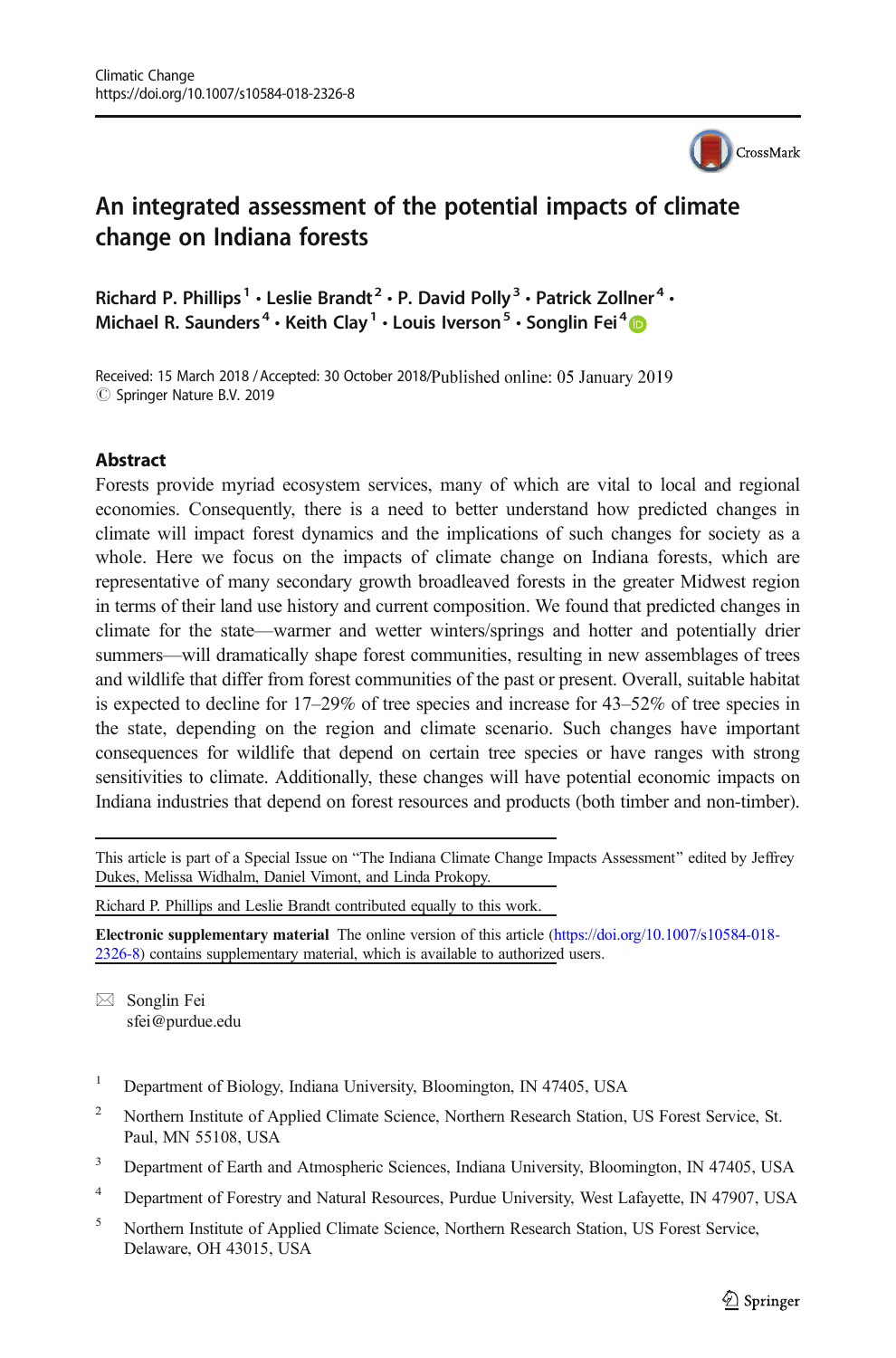Finally, we offer some practical suggestions on how management may minimize the extent of climate-induced ecological impacts and highlight a case study from a tree planting initiative currently underway in the Patoka River National Wildlife Refuge and Management Area.

### 1 Introduction

Forests provide food and habitat to a rich assemblage of animals and microorganisms, and also provide an array of ecosystem services, such as timber, protection of soil and water resources, recreational opportunities, and other cultural benefits. While it is well established that forest ecosystems are dynamic—constantly changing in response to direct and indirect biotic and abiotic drivers—the vulnerability and resilience of forests to climate change are not understood clearly enough to anticipate the consequences of expected scenarios at a local level. Changes in forest composition owing to climate change and shifting patterns of land use will no doubt influence forest productivity, carbon storage, and other ecosystem services. Here, we present an overview of how the forests of Indiana are projected to respond to climate change and associated stressors over the next several decades.

Indiana contains nearly five million acres of forest and an estimated 2.2 billion live trees (Goramson and Kurz [2017\)](#page-12-0). The vast majority of this forest  $($   $\sim$  84% $)$  is privately owned, with the remaining forest ownership split between local, state, and Federal government (Goramson and Kurz [2017](#page-12-0)). The amount of forest area grew by  $\sim$  22% over the past 50 years, although this trend appears to have leveled off in recent years (Gormanson and Kurtz [2017\)](#page-12-0). The forest products industry in Indiana brings in \$7.5 billion annually (2.7% of the state's gross domestic product; Brandt et al. [2014\)](#page-11-0), and spending on wildlife-related recreation brings in  $\sim$  \$1.7 billion annually (US Department of Interior et al. [2011\)](#page-14-0). Thus, the condition and functioning of Indiana's forests are vital to local and regional economies. The objectives of this report are to (1) describe the current composition of Indiana's forests, (2) identify potential impacts of climate change on these forests in terms of potential shifts in forest composition, wildlife, and ecosystem services, and (3) elucidate forest management strategies that could potentially reduce some of these impacts.

**Sidebar** Indiana is dominated by three physiographic regions, namely, the northern moraine, the central plains, and the southern hills. Most of the state's forests occur in the southern hills region and are dominated by a single cover type (oak–hickory), which occupies  $\sim$  75% of the forested land (Brandt et al. [2014](#page-11-0)). However, variations in lithologies, landscape position, forest management practices, and glacial histories (most, but not all soils in the southern hills were unaffected by the most recent Wisconsin glaciation) gave rise to diverse forest overstory and understory communities that likely differ in their vulnerability and resiliency to change.

### 2 The nature of Indiana forests

Like most deciduous forests of eastern North America, Indiana's forests were strongly influenced by Native Americans, who used fire to promote prairie, savanna, and open woodland habitats (Parker and Ruffner [2004](#page-13-0)), and later by European settlers, who cleared forests for agriculture in the eighteenth and nineteenth centuries. Nearly 90% of Indiana was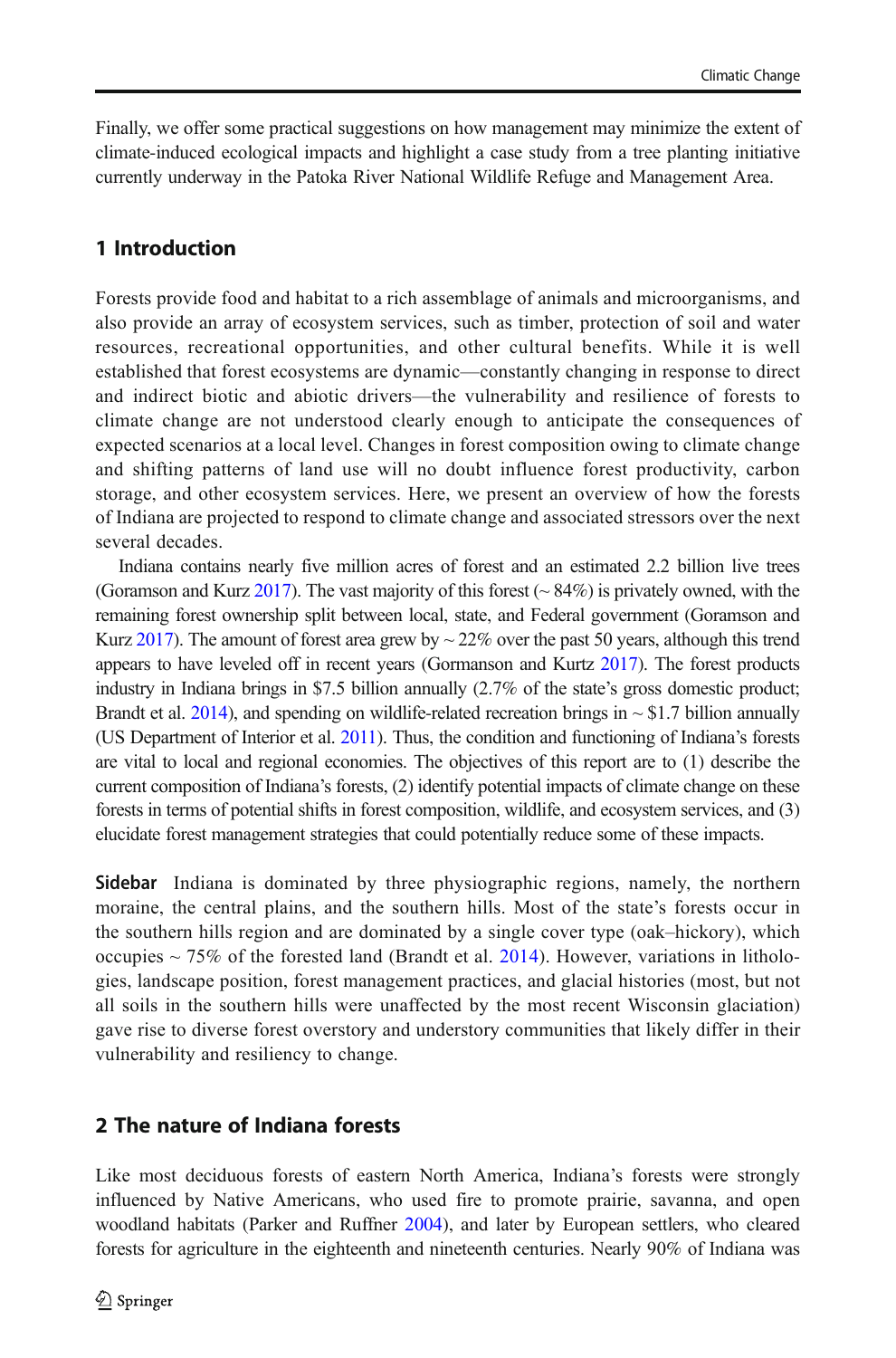

Fig. 1 Indiana vegetation cover, then and now. a Major biome cover as it would have been in approximately 1820, as reconstructed from analysis of land survey office records and associated soil types (Lindsey et al. [1965](#page-13-0)). Wetlands in the northwest were associated with prairie vegetation and those in the northeast were forested. **b** Land cover estimated from remote sensing data in 2001, color-coded to match the 1820 map (Indiana Geological Survey [2001](#page-12-0))

forested at the time of European contact (circa 1650), yet only 7% of the state was forested by 1870 and a mere 4% by 1900 (Parker [1997;](#page-13-0) Fig. 1). This rapid deforestation roused the state to establish the Indiana State Board of Forestry in 1901, after which forest cover grew again to cover 23% by the end of the twentieth century.

Despite the extensive history of harvesting and the removal of most of the state's old growth (Parker and Ruffner [2004\)](#page-13-0), Indiana forests have long been considered unique and worthy of protection. In Amos Butler's words, "Perhaps nowhere could America show more magnificent forests of deciduous trees, or more noble specimens of the characteristic forms than existed in the valleys of the Wabash and Whitewater.^ (p. 32, Butler [1896](#page-12-0)). Similarly, John Muir wrote in his autobiographical narrative (1867, Badè [1924\)](#page-11-0) that Indiana forests were "one of the very richest forest of deciduous hardwood trees on the continent". In the Wabash valley, these forests were truly spectacular, with canopies at 100–120 ft. in height, and the tallest sycamores and tulip trees soaring above these canopies at heights of 160–200 ft. (Ridgway [1972](#page-13-0)).

As land clearing and widespread burning became less common by the mid-twentieth century, much of the abandoned agricultural land reverted back to forest naturally (U.S. Forest Service [2006\)](#page-14-0). During the early to mid twentieth century, numerous laws and local bans on fire marked the beginning of major efforts to control wildfires. This led to a shift in species composition (particularly in the southern hills region), from fire-adapted oak (Quercus spp.) and hickory (Carya spp.) to fire-intolerant, mesophytic species, such as maple (Acer spp.) and tulip poplar (Liriodendron tulipifera; Fei and Steiner [2007](#page-12-0); Nowacki and Abrams [2008](#page-13-0); Fei et al. [2011](#page-12-0)). For example, although the major forest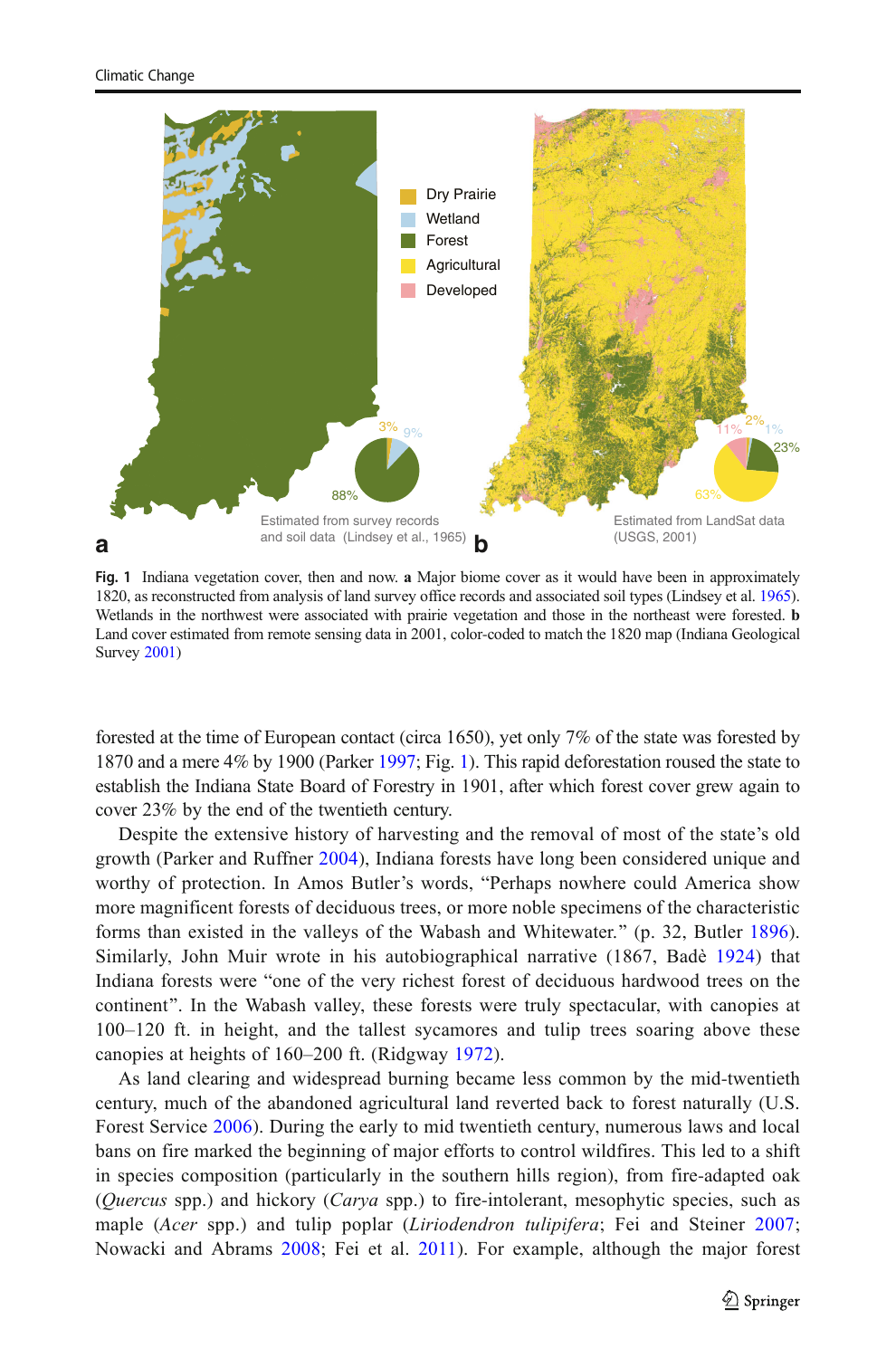type in the canopy is still oak–hickory, much of the sub-canopy and understory is dominated by sugar maple (Acer saccharum) and other mesophytic species. Today, the rate of reforestation in the state is slowing due to social, economic, and biophysical factors (Evans and Kelly [2008\)](#page-12-0), and the trajectory of forest change is largely a function of the balance between reforestation of rural lands deemed marginal for farming and forest loss from urban development (Moran and Ostrom [2005\)](#page-13-0).

Most forests in the state are now between 50 and 80 years old and occur in parcels that are relatively small in area. No parcels in the northern region exceed 10,000 acres, and only eight patches in the Southern Hills region of Indiana exceed 50,000 acres (Indiana Department of Natural Resources [2010\)](#page-13-0). In addition to affecting wildlife, the fragmentation of Indiana's forests has likely facilitated the invasion of these forests by non-native species, which often prefer disturbances. Over the past several decades, Indiana's forests have become increasingly invaded by non-native woody plants (autumn olive, *Elaeagnus umbellate*; Asian bush honeysuckle, *Lonicera* spp.; and multiflora rose, *Rosa multiflora*), grasses (e.g., Japanese stiltgrass, *Microstegium vimineum*), herbs (e.g., garlic mustard, *Alliaria petiolata*), and vines (e.g., kudzu; Pueraria montana). On average, over 50% of Indiana's forests have been invaded by non-native plants (Oswalt et al. [2015\)](#page-13-0). Most of these species form dense thickets in the understory that crowd out native plants, alter tree regeneration, and affect wildlife (DiTomaso [2000](#page-12-0); Iannone et al. [2015](#page-12-0)).

#### 3 Indiana climate projections

Downscaled projections of climate change in Indiana indicate that the state is likely to experience warmer, wetter winters and springs, and hotter and drier summers (see Hamlet et al. [2018](#page-12-0) for projected maps). Temperatures in Indiana will increase by  $\sim$  5.6 °C by 2080 under the Representative Concentration Pathways (RCP) 8.5 scenario (a high emission–no mitigation scenario; van Vuuren et al. [2011](#page-14-0)). In southern Indiana, where most of the state's forests occur, maximum daily temperatures are projected to exceed 35 °C for  $\sim$  100 days per year under the RCP 8.5 scenario by 2080 (Hamlet et al. [2018\)](#page-12-0). Although higher annual precipitation is also predicted to occur across the state under the RCP 8.5 scenario, most of the increases are projected to occur in the winter and spring (25–30% increase) rather than in the summer and fall (1–7% decline), thereby placing extra stress on forests (Hamlet et al. [2018\)](#page-12-0). As such, water stress is likely to be particularly acute for trees in this region. Given the known sensitivities of trees to climate (Francl [2001](#page-12-0)), the primary climate-related changes to Indiana's forests may be (1) increases in pathogen-related diseases associated with high precipitation in the spring and potential flooding (Bratkovich et al. [1994](#page-11-0)) and (2) decreases in carbon uptake and forest productivity owing to the greater frequency and severity of droughts during the latter periods of the growing season (D'Orangeville et al. [2018](#page-12-0)). Moreover, some of these changes may lead to other disturbances. Hotter and drier summers can increase the frequency of natural (i.e., non-intentional) fires, and warmer winters may increase the frequency of ice storms, which tend to occur when air temperatures oscillate just above freezing during the day but below freezing at night. Moreover, changes in climate must be considered in light of other global changes such as nitrogen (N) deposition (wet deposition of ammonium and nitrate in Indiana is the highest in the nation; National Atmospheric Deposition Program [2018](#page-13-0)) and invasive species, which also pose a significant threat to Indiana forests and their sensitivity to climate change.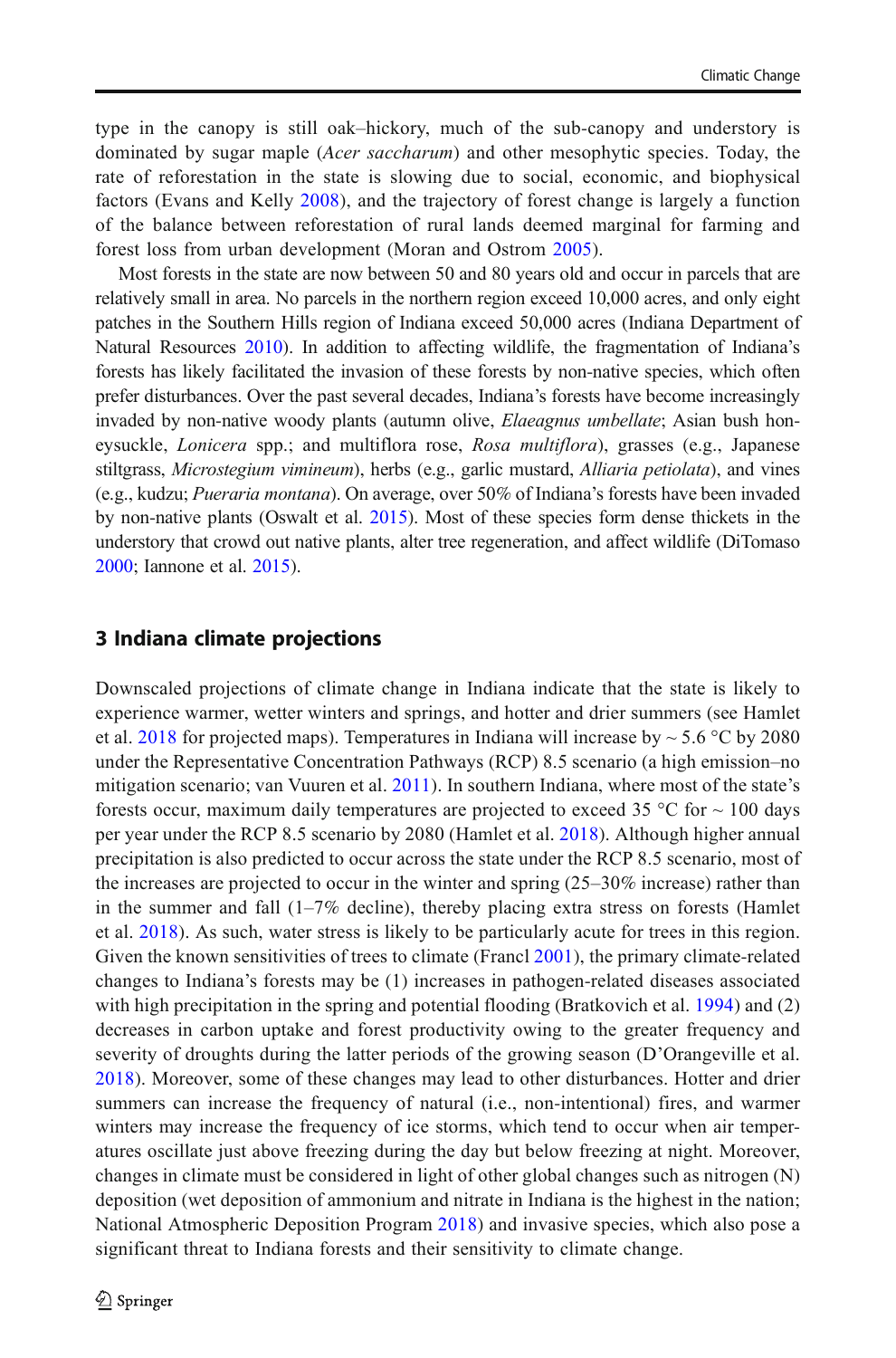## 4 Specific climate change impacts

### 4.1 Tree species

Climate change is likely to impact species composition in Indiana forests, with the magnitude of these effects depending on the location and climate forcing. Empirical studies conducted at the regional scale indicate that the impacts of climate change (especially changes in precipitation) on tree species depend in large part on species' traits and evolutionary history (Fei et al. [2017\)](#page-12-0). Notably, under RCP 4.5 (Thomson et al. [2011\)](#page-13-0) and RCP 8.5 (medium and high emission scenarios, respectively) and across all three geographic regions, increases in species suitable habitat (owing to more favorable climate) are predicted to outpace habitat losses (Table 1), which could benefit overall tree species diversity if species are able to capitalize on these gains. Overall, suitable habitat is expected to decline for between 17 and 29% of trees and increase for between 43 and 52% of trees in the state depending on the region and climate prediction scenario. Species projected to experience declines in suitable habitat include American basswood (Tilia americana), American beech (Fagus grandifolia), bigtooth aspen (Populus grandidentata), butternut (Juglans cinerea), and eastern white pine (Pinus strobus). Species that are predicted to gain suitable habitat include black hickory (Carya texana), blackjack oak (Quercus marilandica), cedar elm (Ulmus crassifolia), loblolly pine (Pinus taeda), and water oak (*Quercus nigra*)—many of which are not currently native to Indiana (see Electronic Supplementary Material [ESM] Appendix for species projections).

### 4.2 Wildlife

Changes in the distribution and abundances of tree species can affect wildlife, as many animal species rely on specific plant species as food sources and habitat. For example, Indiana bats (*Myotis sodalis*) use tree species such as shagbark hickory (*Carya ovata*) for maternity

| Trend                    | Northern Moraine |                | Central Till Plains |                | Southern Hills |                |
|--------------------------|------------------|----------------|---------------------|----------------|----------------|----------------|
|                          | <b>RCP 4.5</b>   | <b>RCP 8.5</b> | RCP 4.5             | <b>RCP 8.5</b> | <b>RCP 4.5</b> | <b>RCP 8.5</b> |
| Decrease <sup>a</sup>    |                  | 15             | 10                  |                | 16             | 20             |
| No changeb               |                  | 14             | 19                  |                | 20             | 13             |
| Increase <sup>a</sup>    | 24               | 22             | 30                  | 26             | 33             | 36             |
| New habitat <sup>c</sup> |                  | 14             | 19                  |                | 20             | 13             |

Table 1 Number of tree species that are projected to change by the year 2100 according to the Climate Change Tree Atlas (Prasad et al. [2014\)](#page-13-0)

RCP, Representative Concentration Pathways model scenario (model 4.5 is a medium emission–no mitigation scenario; model 8.5 is a high emission–no mitigation scenario)

Species-specific projections are detailed in the Electronic Supplementary Material Appendix

a "Decrease" and "Increase" refer to the number of tree species whose suitable habitats are projected to change (decrease or increase, respectively) by  $> 20\%$  under a given climate scenario (RCP 4.5 vs. 8.5) in each physiographic region

 $b$  "No change" refers to the number of species whose suitable habitat are projected to change by  $< 20\%$ 

<sup>c</sup> "New habitat" refers to the number of tree species not currently present that are projected to gain newly suitable habitat in the region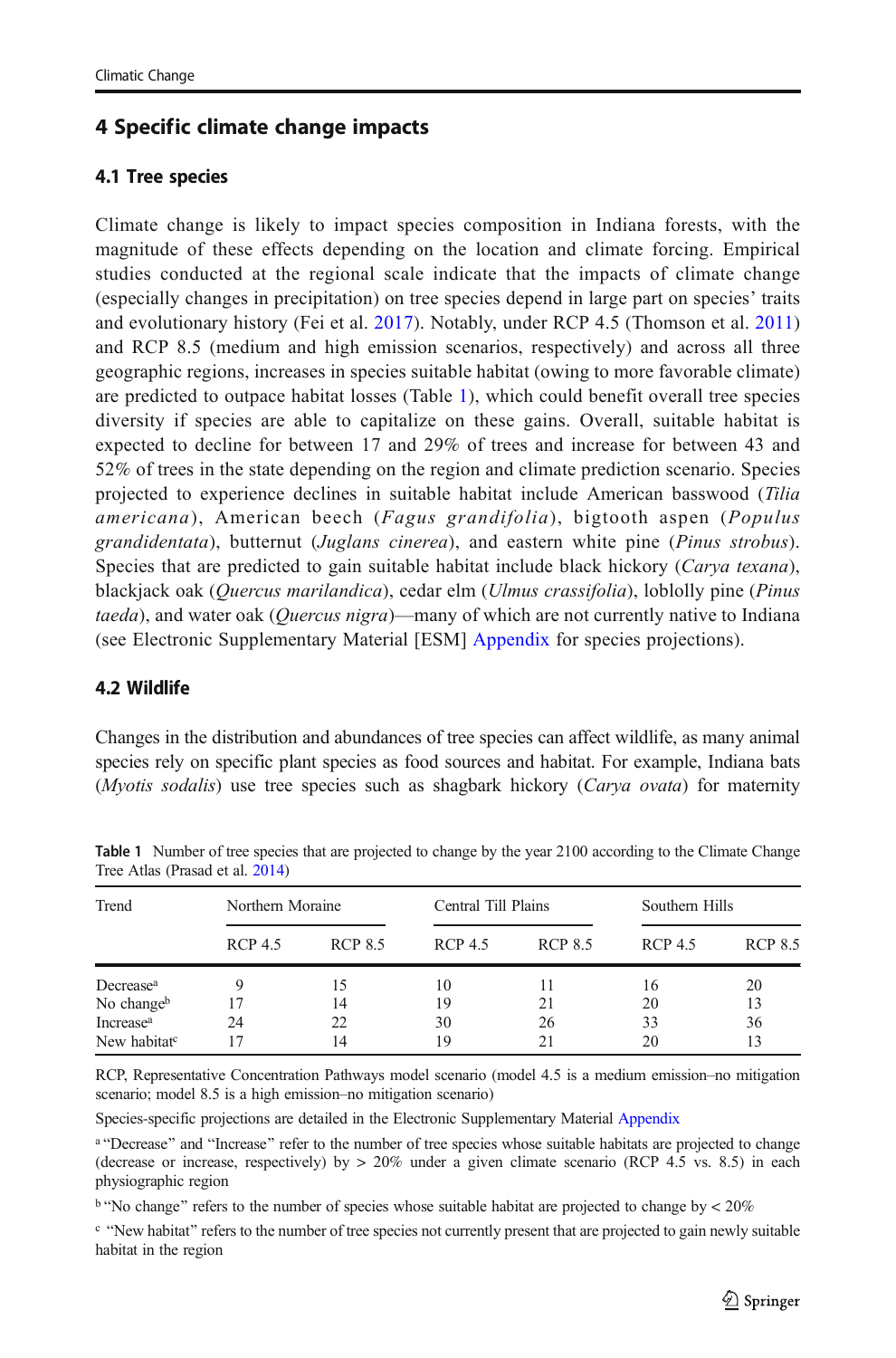colonies. If shagbark hickory populations decline, as is projected to occur in the northern and southern regions of the state under RCP 8.5 (ESM Appendix), the impacts on Indiana bats could be detrimental. Similarly, projected increases in suitable habitat for many oak species across the state under RCP 4.5 and RCP 8.5 (ESM Appendix) could benefit wildlife that feed on acorns (e.g., mice, wood rats, and deer). Rising spring temperatures have also been linked to elevated acorn production (Caignard et al. [2017](#page-12-0)), indicating that the combined effects of more oak trees and greater seed production could increase the populations sizes of wildlife that depend on oaks as their primary food source. Ultimately, the vulnerability of wildlife species to climate change will not only be a function of their habitat requirements and population size, but also of their adaptive capacity (i.e., their ability to associate with new species and disperse into newly suitable habitats; Pearson et al. [2014](#page-13-0)).

Changes in temperature and precipitation may directly influence the ranges of wildlife species in the state. Wildlife species that were previously constrained by their tolerance for colder winters may find more suitable habitat in Indiana owing to warming temperatures. For example, evening bats (*Nycticeius humeralis*), which have been shifting their distributions across the state to fill vacant niches created by the loss of other bat species to white nose syndrome and wind energy developments, may continue their northward expansion as temperatures rise. However, warming may also enhance overwinter survival for the current population of cave bats (Maher et al. [2012](#page-13-0)). It is also worth noting that range expansion or contraction owing to climate change may hinge on land use (Oliver and Morecroft [2014\)](#page-13-0). The northern limit of the swamp rabbit (Sylvilagus aquaticus), one of Indiana's most endangered mammals, is in southern Indiana. However, swamp rabbits are strongly associated with bottomland forests and rivers (Zollner et al. [2000](#page-14-0)), and the vast majority of areas that could become suitable habitat are currently in agriculture. Thus, changes in climate may have little impact on the movement of species that have narrowly defined niches.

Changes to phenology owing to climate change may alter resource availability and disrupt wildlife population dynamics. Migrating bird species synchronize their arrival at breeding grounds with pulses of emerging insect prey that they require for successful reproduction (Dunn and Winkler [1999\)](#page-12-0), but under climate change, this synchrony may be disrupted. Mammals, whose populations strongly depend on masting events (e.g., such as woodrats and mice) may have their cycles disrupted by changes in climate, with consequences for other members of the forest community. Mice of the genus *Peromyscus*, which are linked to mast years in oak trees, also strongly impact the prevalence of Lyme disease (Ostfeld et al. [2006\)](#page-13-0).

Finally, increases in the frequency and duration of biotic disturbances (e.g., pests and pathogens) or abiotic disturbances (e.g., floods or droughts or fires) are likely to have strong effects on wildlife, especially if the structural characteristics of the forests are affected and early successional conditions occur. Currently, a majority of Indiana's forests are 50–80 years old, and so increases in age-class diversity owing to the greater frequency and intensity of disturbances could benefit many wildlife species. Moreover, pulses in the number of snags created by invasive insects, such as the emerald ash borer, could increase the quality of summer maternity roosting habitat for bats (Carter and Feldhamer [2005](#page-12-0)).

#### 4.3 Ecosystem services

Forests provide myriad ecosystems services, many of which are likely to be altered by climate change. Supporting services, such as nutrient recycling, primary production, and soil formation, are likely to be affected. Shifts in forest composition are also likely to impact provisioning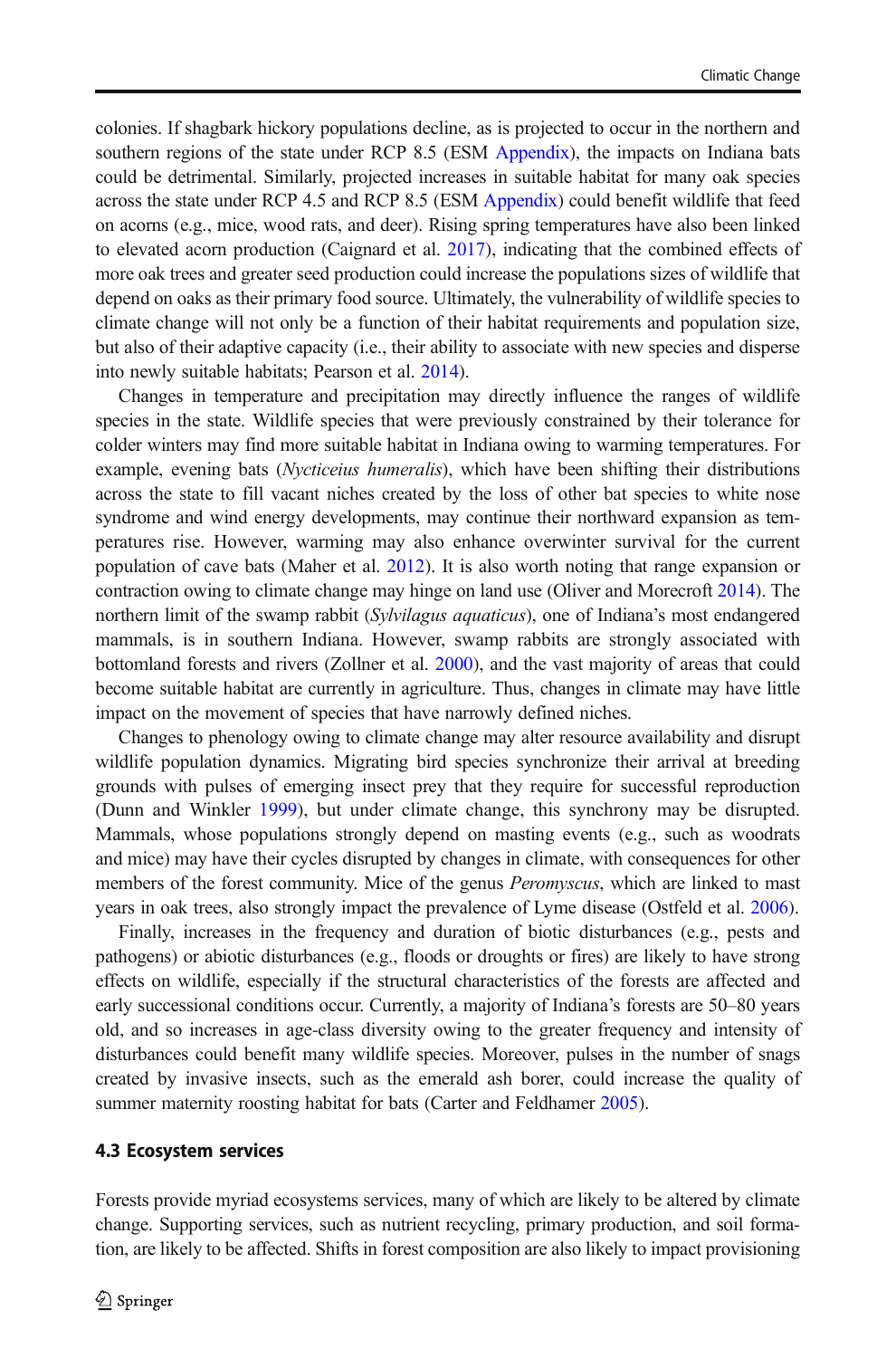services (Walters et al. [2012](#page-14-0)). Oaks, which are the primary timber and mast-producing species in the state, may not decline with climate change per se, but they have been declining in abundance over the past several decades owing to a lack of regeneration due to management practices that do not create conditions for oak regeneration. The populations of some hickory species, which are also a large component of Indiana's timber industry, are expected to decline, while others increase in habitats, depending on location and scenario. Sugar maple, northern red oak (O. rubra), black cherry (Prunus serotina), black walnut (Juglans nigra), and yellowpoplar—also important timber species—are projected to decline in the southern parts of the state but may increase in some areas due to the limited oak regeneration. Species that may increase in abundance (Brandt et al. [2014](#page-11-0); ESM Appendix) include sweetgum (Liquidamber styraciflua), which is used for flooring, furniture, veneers, and other lumber applications and pecan (Carya illinoinensis), which is used for pecan nut production.

Christmas tree sales are a \$12.5 million industry in Indiana (Bratkovich et al. [2007\)](#page-11-0), and declines in this sector owing to climate change can be anticipated. Many species of Christmas trees, especially young seedlings, do not tolerate drought or extremely wet conditions, and are also susceptible to diseases from being planted close together in monoculture. Scotch pine (Pinus sylvestris) and white pine (Pinus strobus) are the predominant Christmas trees grown, and projections suggest that habitat suitability for white pine will be dramatically reduced (Brandt et al. [2014;](#page-11-0) ESM Appendix).

Another non-timber forest product in Indiana that may be affected by climate change is the \$0.6 million per year maple syrup industry (Matthews and Iverson [2017](#page-13-0)). While maple trees are predicted to decrease in some parts of the state and increase in others, changes in climate can directly affect sap production. Sap flow is driven by temperatures that fluctuate around the freezing point in the late winter or early spring. As spring temperatures increase, the prime season for syrup production may shift to earlier in the season, and the number of sap flow days could eventually decrease in areas at the southern extent of the species' range (Skinner et al. [2010](#page-13-0)).

Several regulating ecosystem services are likely to be affected by climate change. The benefits of longer growing season and  $CO<sub>2</sub>$  fertilization may be offset by an increase in physical and biological disturbances, leading to increases in carbon storage and sequestration in some areas and decreases in others (Hicke et al. [2011](#page-12-0)). In this region, mesic hardwood forests, dominated by species such as sugar maple and American beech, tend to be the most carbon dense (i.e., have greater amounts of carbon per acre), so declines in these species may also lead to decreased carbon storage in these forests (Brandt et al. [2014](#page-11-0)). The majority of forest land in the area is dominated by oak and hickory species, which are projected to persist on the landscape; however, as these trees age (especially oaks) and limited regeneration occurs (due to deer browsing, invasive species, fire suppression, and management inaction), the forest is likely to undergo "mesophication" (sensu Nowacki and Abrams  $2008$ ). Thus, in many parts of the state, tulip poplar and sugar maple are poised to become canopy dominants. Both of these species may result in declines in water quality, as the soil bacteria that typically associate with these trees can convert soil nitrogen to its mobile form nitrate (Phillips et al. [2013\)](#page-13-0), which pollutes waterways and groundwater. Moreover, given the lower drought tolerance of these tree species (D'Orangeville et al. [2018\)](#page-12-0), droughts of the future may have larger impacts on forest productivity (Brzostek et al. [2014](#page-12-0)).

Cultural ecosystem services will almost certainly be affected by climate change, most of which will likely be positive. Warmer springs and falls may improve conditions for outdoor recreation activities, such as camping, boating, and kayaking (Nicholls [2012](#page-13-0)). Lengthening of the spring and fall recreation seasons may have implications for staffing, especially for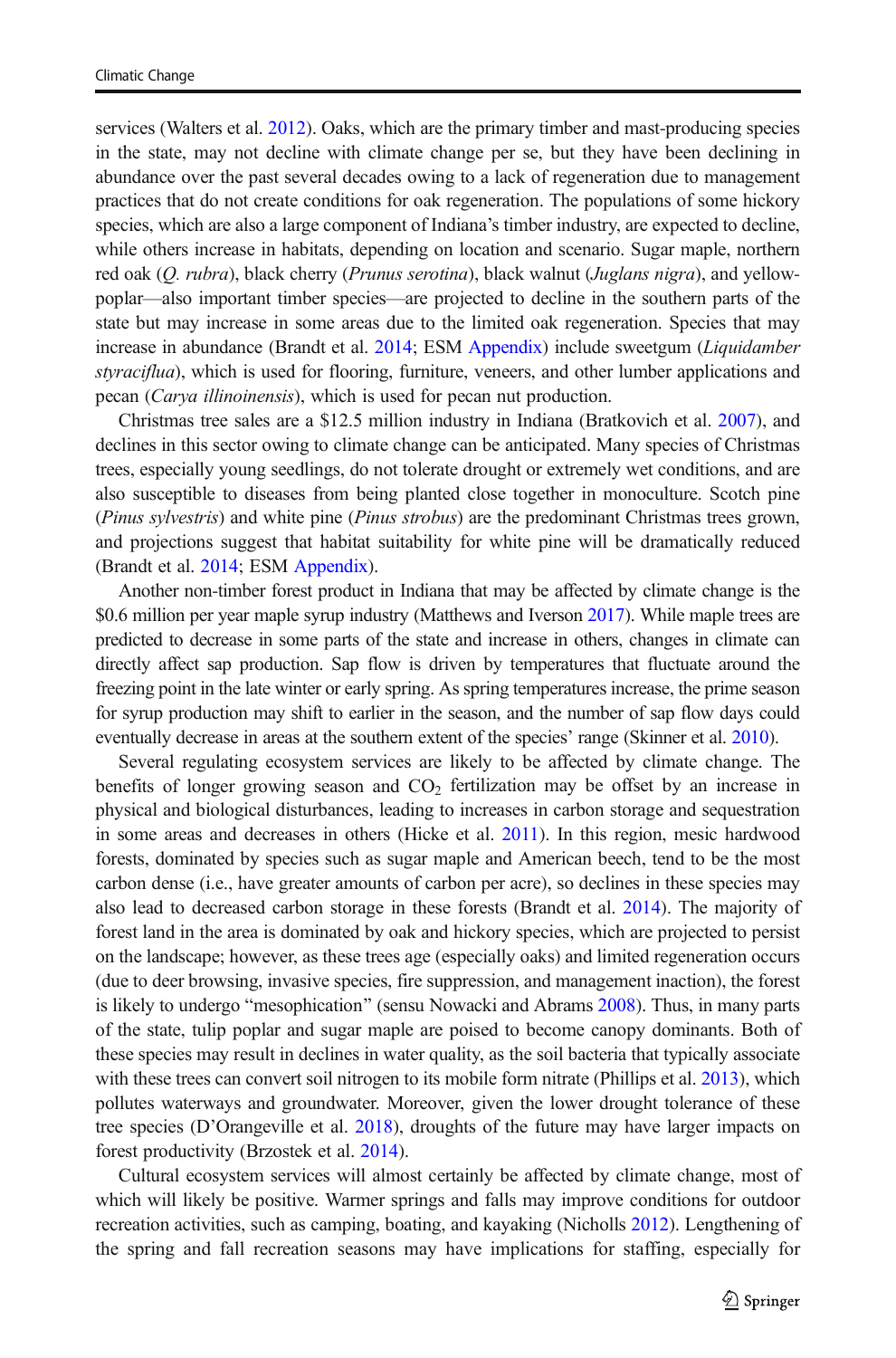recreation-related businesses that rely on student labor that will be unavailable during the school year (Nicholls [2012\)](#page-13-0). A recent study suggests that climate conditions during the summer will become unfavorable for tourism in the region by mid-century under a high emissions scenario (Nicholls [2012\)](#page-13-0). Under that scenario, the number of extremely hot days is projected to increase significantly, which could reduce demand for camping facilities and make outdoor physical activity unpleasant or potentially dangerous to sensitive individuals at the peak of summer. Climate can also have important influences on hunting and fishing. The timing of certain hunting or fishing seasons correspond to seasonal events, which are partially driven by climate. Waterfowl hunting seasons, for example, are designed to correspond to the times when birds are migrating south in the fall.

#### 5 Impacts of changing climate on biological stressors

The degree to which climate change will affect the proliferation of invasive species is poorly known (Simberloff [2000\)](#page-13-0). As with other Midwestern states, Indiana forests have already been widely invaded by exotic species (Oswalt et al. [2015\)](#page-13-0), and climate change can further worsen the invasion problem. For example, even though Japanese stiltgrass reproduction is inhibited during drought years, its large, long-lived seedbank enables it to recover in wetter years (Gibson et al. [2002\)](#page-12-0). In addition, deer herbivory of native vegetation following a drought event can maintain the dominance of stiltgrass (Webster et al. [2008\)](#page-14-0). Other species, such as garlic mustard, are not particularly drought tolerant and may fare worse if summer drying increases (Byers and Quinn [1998\)](#page-12-0).

Changes in climate may allow some invasive plant species to survive farther north than they had previously. For example, kudzu is an invasive vine that has degraded forests in the southeastern USA. Economic damage to managed forests and agricultural land is estimated at \$100 to \$500 million per year (Blaustein [2001\)](#page-11-0). The current northern distribution of kudzu is limited by winter temperature, and modeling studies suggest kudzu habitat suitability may increase in Indiana with warmer winters (Jarnevich and Stohlgren [2009](#page-12-0); Bradley et al. [2010](#page-11-0)). Privet species (Ligustrum sinense; L. vulgare) are invasive shrubs that crowd out native species and form dense thickets. While some populations have already established in Indiana, model projections suggest that the risks for further privet invasion may be even greater than that of kudzu by the end of the century (Bradley et al. [2010\)](#page-11-0). According to this analysis, areas in south-central Indiana are projected to be most susceptible to invasion, based on the predicted increase in suitable habitat. In addition, other currently uncommon invasive species may greatly increase in abundance as more habitats become available under future climate.

Insect pests may benefit from projected climate changes. Many insects and their associated pathogens are exacerbated by drought, including the forest tent caterpillar, hickory bark beetle and its associated canker pathogen, bacterial leaf scorch, and Diplodia shoot blight (U.S. Forest Service [1985](#page-14-0); Babin-Fenske and Anand [2011](#page-11-0); Park et al. [2013\)](#page-13-0). High spring precipitation has been associated with severe outbreaks of bur oak blight in Iowa (Harrington et al. [2012](#page-12-0)). Projections of gypsy moth population dynamics under a changing climate suggest substantial increases in the probability of spread in the coming decades, which could put at risk oak species that would otherwise do well under a changing climate (Logan et al. [2007](#page-13-0)). However, wetter springs could curtail its spread to some extent, as fungal pathogens of the larvae have been shown to reduce populations in years with wet springs (Andreadis and Weseloh [1990](#page-11-0)). In addition, future northward range expansion attributed to warming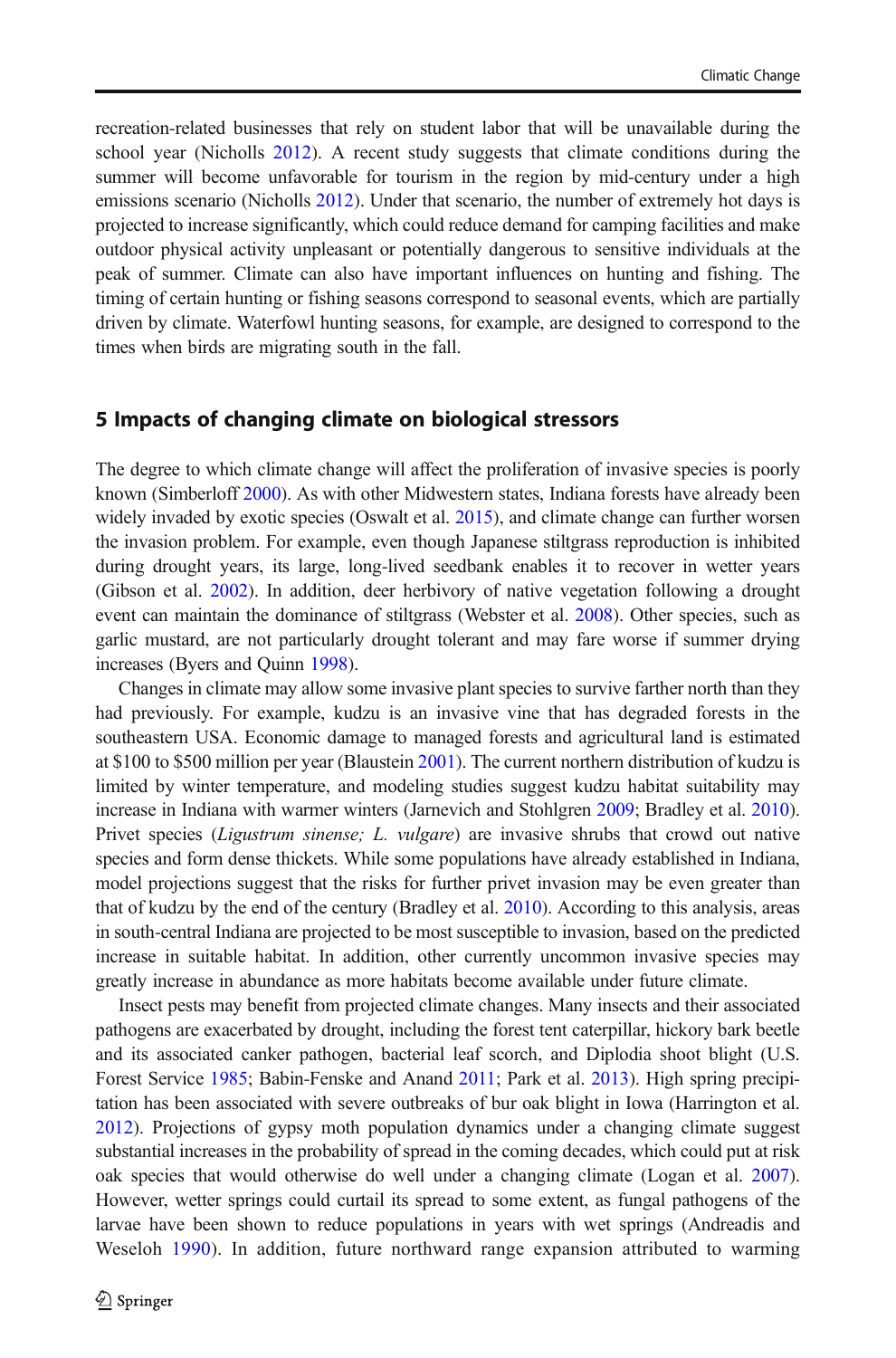temperatures has been projected and documented for southern pine beetle (Ungerer et al. [1999](#page-13-0); Lesk et al. [2017\)](#page-13-0), which is likely to become a problem for southern pines, like shortleaf pine, in the region.

Climate changes could also predispose already vulnerable species to further losses from invasive pests. Eastern hemlock (Tsuga canadensis), while relatively uncommon in Indiana, occurs in cliffs and canyons around the state where cool, moist conditions prevail. As temperatures rise, these remnant populations may become increasingly stressed and hence vulnerable to pests such as the hemlock woolly adelgid (Adelges tsugae). There is no evidence that the adelgid is currently in Indiana, but it has been reported in the neighboring states of Ohio and Kentucky. Given that the woolly adelgid is dispersed by migrating animals and human activities, the potential for populations to move into Indiana is likely. However, predicting how the adelgid and climate change will interact to affect the state's hemlock populations is challenging. Milder winters can provide more suitable conditions for the adelgid (Dukes et al. [2009\)](#page-12-0), whereas hotter summers can provide less suitable conditions (Mech et al. [2018](#page-13-0)). Thus, the combination of several factors, including adelgid dispersal rates, the degree of climate change, and the size of hemlock populations, will determine the degree to which hemlocks in the state are affected by climate change.

#### 6 Management implications and case study

Changes in climate will create new challenges and exacerbate existing challenges for managing Indiana's forests. Although many forest types in Indiana appear to be adapted to current and future climate, the health of individual stands or species may decline due to changes in temperature and precipitation and the expansion of invasive plants and pests (Brandt et al. [2014](#page-11-0)). Drier conditions during some seasons and longer summer droughts may increase the potential for wildfire. Natural summer ignitions are quite rare in Indiana, as nearly all summer lightning storms include precipitation (Soula [2009\)](#page-13-0). However, elevated severe droughts may allow more human-caused ignitions, either accidental or deliberate, and would likely lead to larger fires, particularly if ignitions occur in the late summer and early fall when understory vegetation is senescing, thereby increasing forest management cost and difficulty. On the other hand, changes in climate may also affect the timing and opportunities to use prescribed fire as a management tool. Typically, most prescribed burns happen during a narrow window of time in the early spring, when the conditions (primarily moisture content) are best suited for ignition. Increases in spring precipitation (Hamlet et al. [2018\)](#page-12-0) would shorten these burn windows significantly. This could be compounded by restrictions to conducting prescribed burns that pose threats to certain threatened and endangered species, similar to current restrictions on timing and intensity of forest harvesting (Bergeson et al. [2018\)](#page-11-0). Decreases in or absence of snowpack may create opportunities for more prescribed burning during dormant months, but reduced drying time and shorter daylength often keeps fuels too moist to achieve fire prescription goals.

Forest harvesting will become more challenging because harvest windows will also likely become narrower. Currently, winter conditions uncommonly freeze soils deep enough to support heavy harvesting equipment in the southern half the state; projected warmer winters will likely lead to unfrozen soils statewide, at least in some years. Summer harvesting, conversely, may become increasingly limited by restrictions to protect threatened and endangered species (Bergeson et al. [2018\)](#page-11-0). Increased winter harvesting on unfrozen ground and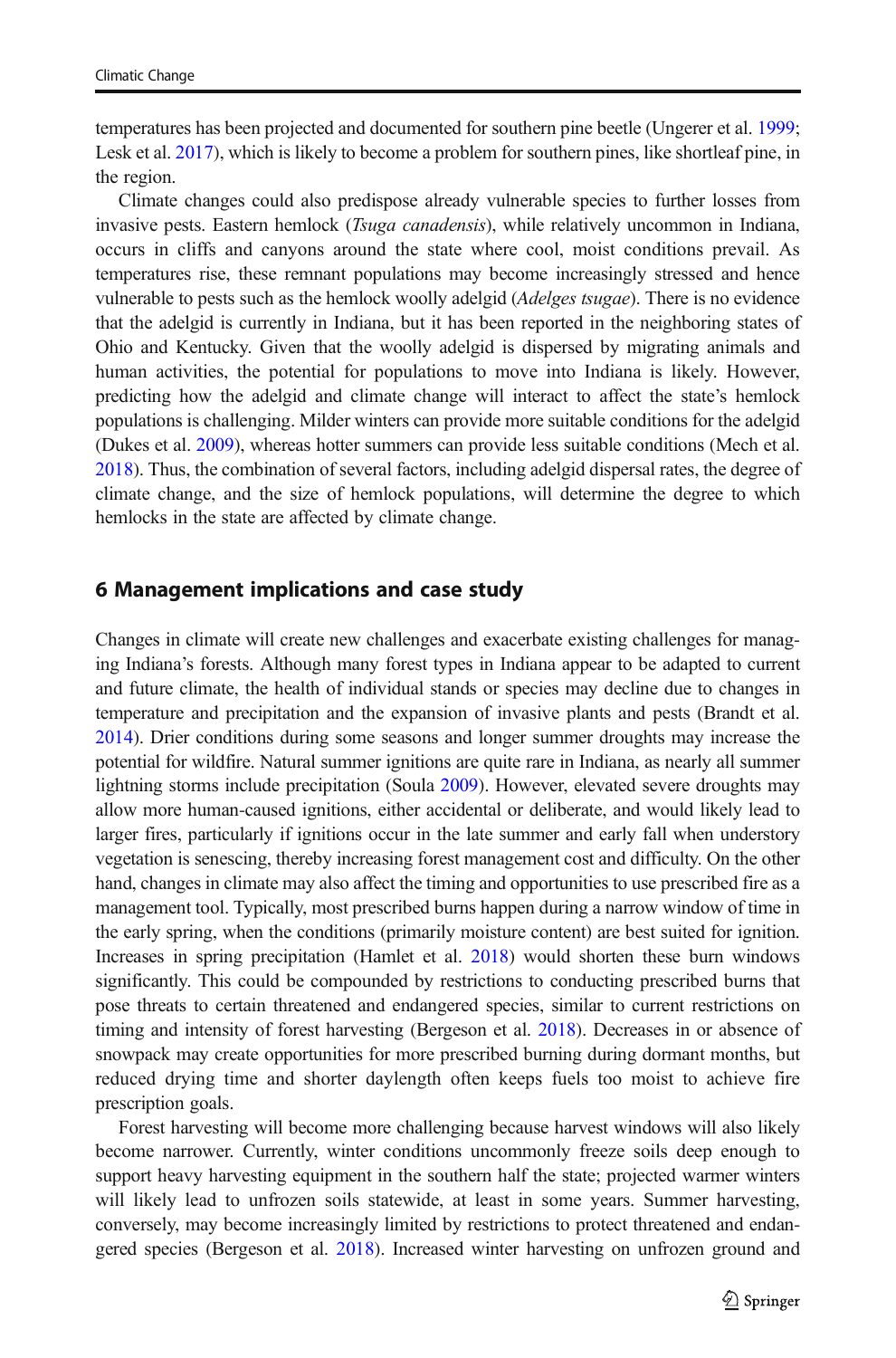higher frequency of heavy precipitation events across the region will likely increase erosion, especially on steeper slopes (Nearing [2001;](#page-13-0) Nearing et al. [2004\)](#page-13-0). Increased use of best management practices, such as water bars and other diversion structures, will be necessary on skid trails and forest roads; culvert sizes will likely need to be increased and fords and other stream crossings reinforced for higher stream flows. Unfortunately, many of these voluntary practices will not occur on private lands due to lack of incentives (Indiana Department of Natural Resources [2005\)](#page-12-0).

Nevertheless, potential management strategies and actions can be taken to adapt forests to the effects of climate change (Swanston et al. [2016\)](#page-13-0). Resistance strategies can include protecting refugia and reducing existing environmental stressors. Resilience strategies can include restoring natural disturbance regimes and enhancing structural, age class, species, and genetic diversity. Transition strategies can include favoring tree populations, species, communities, and/or forest types that are likely to be best adapted to future conditions. However, no one approach will be feasible everywhere; it will take a combination of stand-level to landscape-level strategies (see Janowiak et al. [2014\)](#page-12-0) based on the goals and timeframe of the management activities. Nationally, research is ongoing for developing region-specific strategies for forest managers, either by silvicultural treatments increasing ecosystem resistance or resilience to climate change, or actively transitioning the system to a new condition (Nagel et al. [2017](#page-13-0)).

#### 6.1 Case study: Adapting bottomland hardwood forests to climate change

Here, we present a case study of adaptation to climate change in the Patoka River National Wildlife Refuge (NWR) and Management Area , which was established in 1994. The area currently encompasses 2670 ha (with an ultimate acquisition area of 9200 ha) of wetlands, floodplain forest, and uplands along 48 km of the Patoka River corridor in southwest Indiana. The refuge provides habitat for migratory waterfowl and other wildlife species. Areas along the Patoka river are being restored to bottomland forest and other ecosystems to improve water quality and provide wildlife habitat and recreation opportunities.

In 2015, the Patoka River NWR, along with partners at Ducks Unlimited, the Shawnee National Forest, Illinois Department of National Resources, and the Cypress Creek NWR, came together for a workshop to assess the vulnerabilities of bottomland forests in their region and to appropriately develop adaptation strategies. The workshop was facilitated by the Northern Institute of Applied Climate Science using the Forest Adaptation Resources Adaptation Workbook (Swanston et al. [2016](#page-13-0)). Information on climate change impacts and vulnerabilities was provided by the Central Hardwoods Ecosystem Vulnerability Assessment and Synthesis (Brandt et al. [2014\)](#page-11-0). The assessment included projected changes in tree habitat by ecological section (Iverson et al. [2008](#page-12-0)), as well as vulnerability ratings and summaries by ecological community that synthesized multiple model results, observational data, and expert opinion (Brandt et al. [2017](#page-11-0); Iverson et al. [2017\)](#page-12-0). A primary concern for the Refuge is increased flood duration and severity from projected increases in heavy rain events during the growing season.

As an outcome of the workshop, Ducks Unlimited applied for and received funding from the Wildlife Conservation Society's Adaptation Fund to adapt bottomland hardwood forest management to changes in climate, including on the Patoka River NWR. The Refuge consulted model projection information from the Climate Change Tree Atlas (Iverson et al. [2008](#page-12-0); Prasad et al. [2014\)](#page-13-0) to identify flood-adapted species that could potentially gain habitat in the area. Managers included new potential migrants in approximately 10% of their planting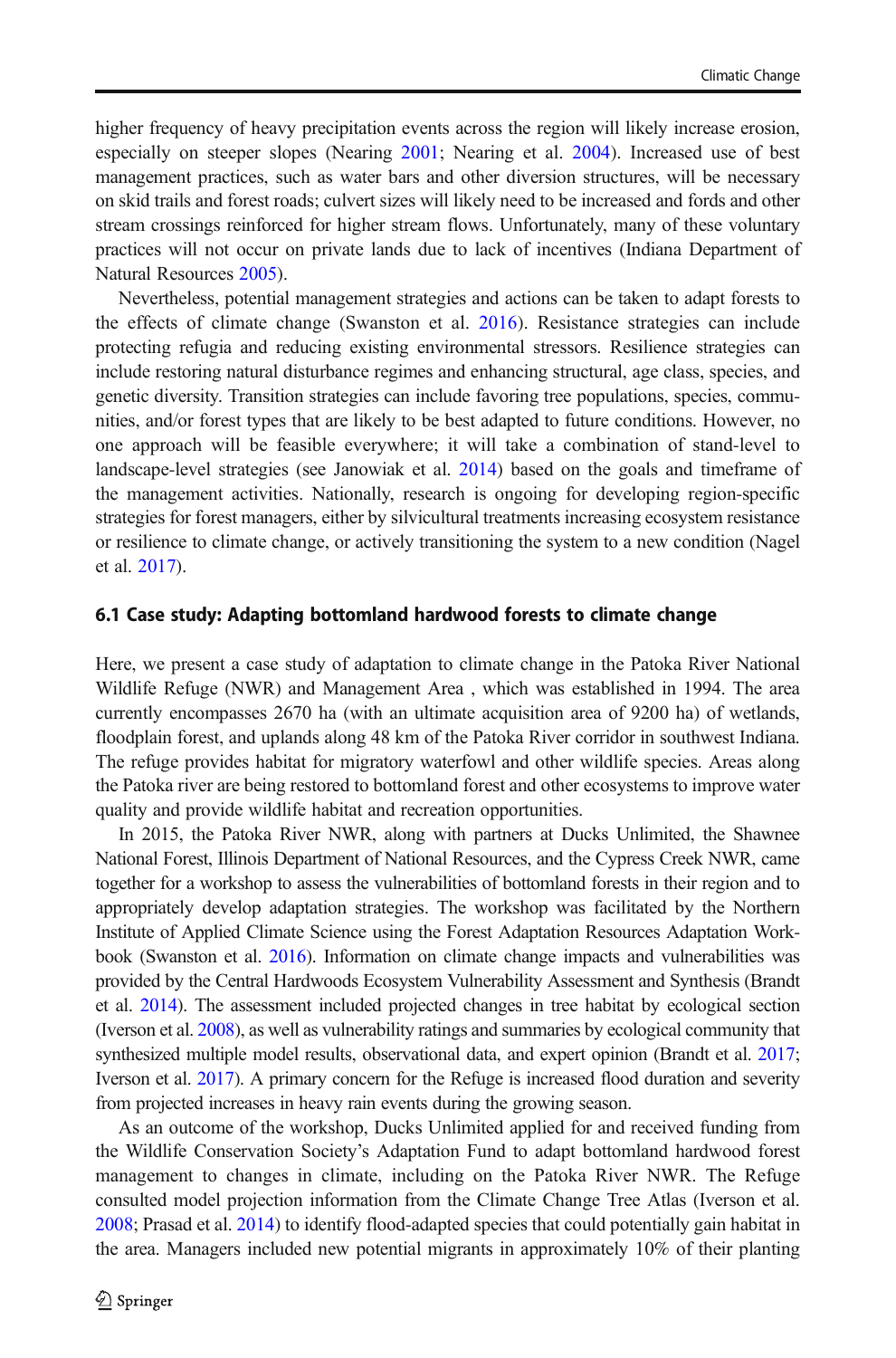mix, including black oak (*Quercus nigra*) and willow oak (*Quercus phellos*), two oak species native to the southern USA that are expected to gain new habitat in the area in the coming decades according to model projections. They also included Nuttall oak (Quercus nuttallii), which is native to floodplains in southeastern Missouri and areas south. This species did not have projected gains in suitable habitat for Indiana, but had ecological characteristics that suggest it could be a good candidate. In addition to these new species, the Refuge also included species that are native to floodplain forests in Indiana that are likely to tolerate increases in flooding, including bur oak (*Quercus macrocarpa*), shellbark hickory (*Carya laciniosa*), cherrybark oak (Quercus pagoda), swamp chestnut oak (Quercus michauxii), and overcup oak (Quercus lyrata). Bald cypress (Taxodium distichum), which is native to cypress swamps in far southwestern Indiana, was planted in areas expected to experience the most flooding.

The Refuge planted saplings at a density of 500 trees per hectare in an area identified for bottomland hardwood restoration along the Patoka River in summer 2017. In addition to adjusting its planting mix, the Refuge also planted the most flood-tolerant species at higher benches in the floodplain than they had previously. Shortly after planting, the restoration area experienced an uncharacteristic summer flood. Sapling survival following the flood was higher than expected, and the refuge will be monitoring survival over the coming years and replacing saplings as needed.

Refuge managers noted that this was the first time they explicitly incorporated a climate change vulnerability assessment and future habitat suitability projections into their restoration efforts. It allowed them to think differently about species selection and enhance their diversity by including some species that they had not considered previously. Long-term monitoring will be needed in order to determine the long-term survival of newly planted species and other ecological implications of this project.

### 7 Concluding remarks

Regardless of the emission scenario or geographic region considered, projected climate changes for Indiana—warmer, wetter springs followed by hotter, drier summers—will likely have profound impacts for Indiana's forests. These include direct impacts on forest composition and indirect impacts on wildlife and understory communities. Such impacts, in addition to changes resulting from other human activities (e.g., nitrogen deposition, rising atmospheric  $CO<sub>2</sub>$  and ozone, forest fragmentation), threaten to compromise many of the vital ecosystem services that these forests provide. However, isolating and identifying the drivers of change is important, as it will better inform land managers and policy makers on how to slow or halt the most undesirable changes. And while the adoption of proactive management practices may improve the sustainability and resilience of Indiana's forests under these stressors, it is important to acknowledge that such practices can only be made in light of the goals that forest managers are trying to achieve. Thus, there are limits to how much management can counterbalance some of the detrimental ecosystem consequences of climate change.

To enhance our understanding on the direct and indirect impacts of climate change on Indiana's forests, better model projection and monitoring efforts are needed. More specifically, we need comprehensive, adaptive, and more realistic models that incorporate climatic factors and other stressors (e.g., land use change, fire regime shift, and pest outbreaks) with a systemsbased approach that integrates across interspecific interactions, inter-trophic level interactions, and above- and below-ground interactions) to better predict the changes in species and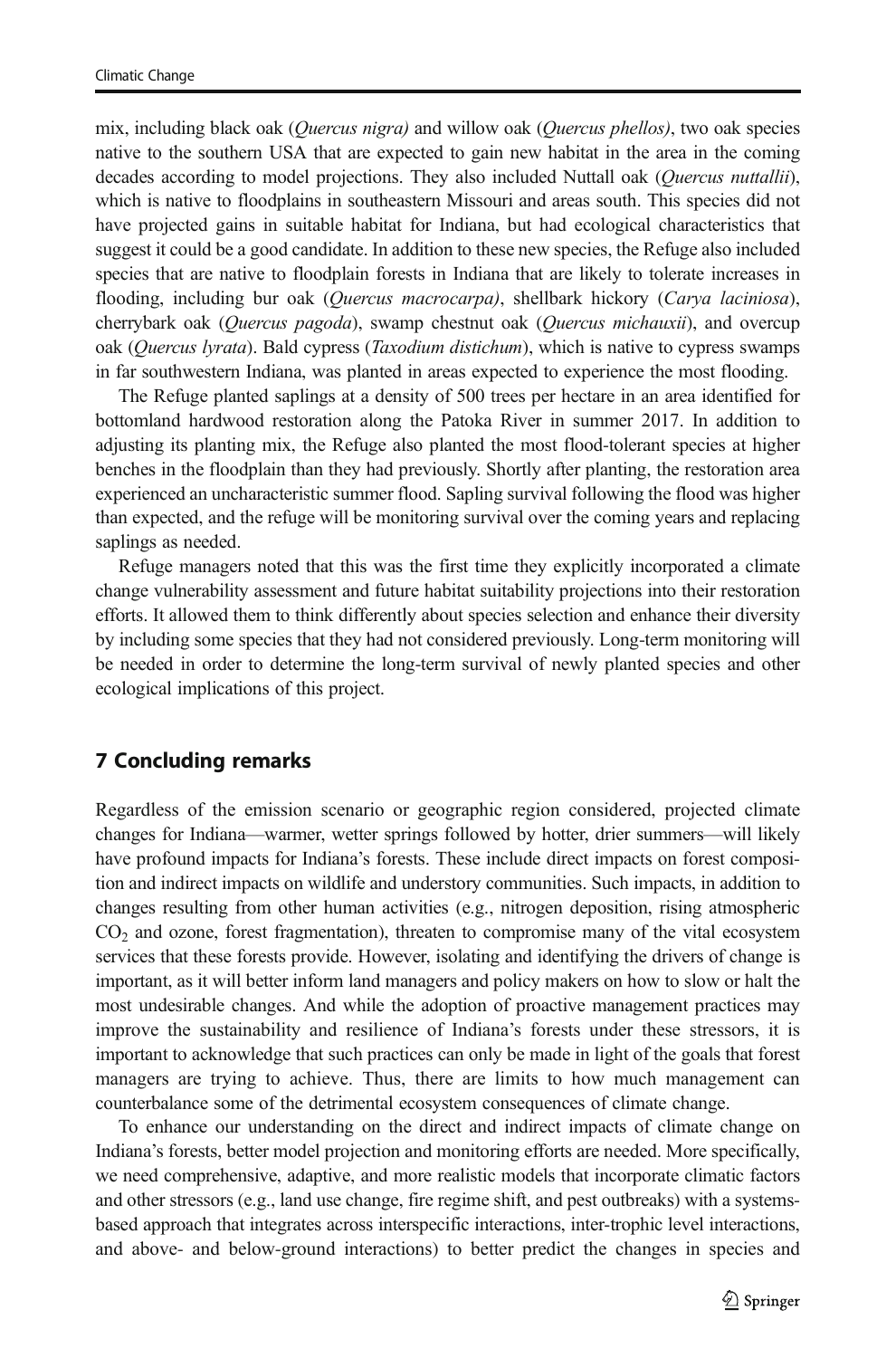<span id="page-11-0"></span>community-level vegetation patterns and processes. We also need long-term monitoring efforts that can illuminate how Indiana's forests are responding to climate change and other stressors, and the consequences of these changes for ecosystem services such as water regulation, carbon sequestration, and forest products. Finally, we need more case studies, such as the aforementioned study in the Patoka River NWR and Management Area. Such applied efforts can provide land managers and policy-makers with new strategies and tools that can support adaptive management practices which enhance the resiliency of Indiana forests. Taking these steps will help ensure that the benefits Indiana's forests provide are sustained into the future.

In conclusion, climate change has and will continue to have strong ecological and economic impacts on forest ecosystems in Indiana and beyond. Important potential impacts include but not limited to: (1) acute water stress from spring flooding and growing season drought and (2) reduced climate suitability for key timber species, such as northern red oak, yellow-poplar, and sugar maple. Proactive and adaptive management actions are needed to enhance forest resilience to future climate change.

Acknowledgements We thank guest editor Jeff Dukes and two anonymous reviewers who provided helpful feedback on the manuscript. We also thank Stephen Shifley and many stakeholders for reviewing and commenting on earlier versions. We are indebted to several other members of the Northern Institute of Applied Climate Science, including Matthew Peters, Anantha Prasad, and Steven Matthews, for their assistance in preparing data for this project.

Publisher's Note Springer Nature remains neutral with regard to jurisdictional claims in published maps and institutional affiliations.

### References

- Andreadis TG, Weseloh RM (1990) Discovery of *Entomophaga maimaiga* in North American gypsy moth, Lymantria dispar. Proc Natl Acad Sci 87(7):2461–2465
- Babin-Fenske J, Anand M (2011) Agent-based simulation of effects of stress on forest tent caterpillar (Malacosoma disstria Hubner) population dynamics. Ecol Model 222(14):2561–2569
- Badè WF (1924) The life and letters of John Muir, vol I. Houghton Mifflin Company, Boston and New York, 399 pages
- Bergeson SM, O'Keefe JM, Haulton GS (2018) Managed forests provide roosting opportunities for Indiana bats in south-central Indiana. For Ecol Manag 427:305–316
- Blaustein RJ (2001) Kudzu's invasion into southern United States life and culture. In: McNeeley JA (ed) The great reshuffling: human dimensions of invasive species. IUCN, The World Conservation Union, Gland, pp 55–62
- Bradley BA, Wilcove DS, Oppenheimer M (2010) Climate change increases risk of plant invasion in the eastern United States. Biol Invasions 12(6):1855–1872
- Brandt L, He H, Iverson L, et al. (2014) Central Hardwoods ecosystem vulnerability assessment and synthesis: a report from the Central Hardwoods Climate Change Response Framework project. Gen. Tech. Rep. NRS-124. USDA Forest Service, Northern Research Station, Newtown Square
- Brandt LA, Butler PR, Handler SD, Janowiak MK, Shannon PD, Swanston CW (2017) Integrating Science and Management to Assess Forest Ecosystem Vulnerability to Climate Change. J For 115(3):212–221. <https://doi.org/10.5849/jof.15-147>
- Bratkovich S, Burban L, Katovich S, Locey C, Pokorny J, Wiest R (1993) Flooding and its effect on trees. US Dept. of Agriculture, Forest Service, Northern Area State & Private Forestry, Misc. Publ. Newtown Square, PA
- Bratkovich S, Gallion, J, Leatherberry E, Hoover W, Reading W, Durham G (2007) Forests of Indiana: their economic importance. OTHER-NA-TP-02-04 USDA Forest Service, North Central Research Station, the US Department of Commerce, the Indiana Department of Commerce, Indiana Department of Natural Resources-Division of Forestry, and Purdue University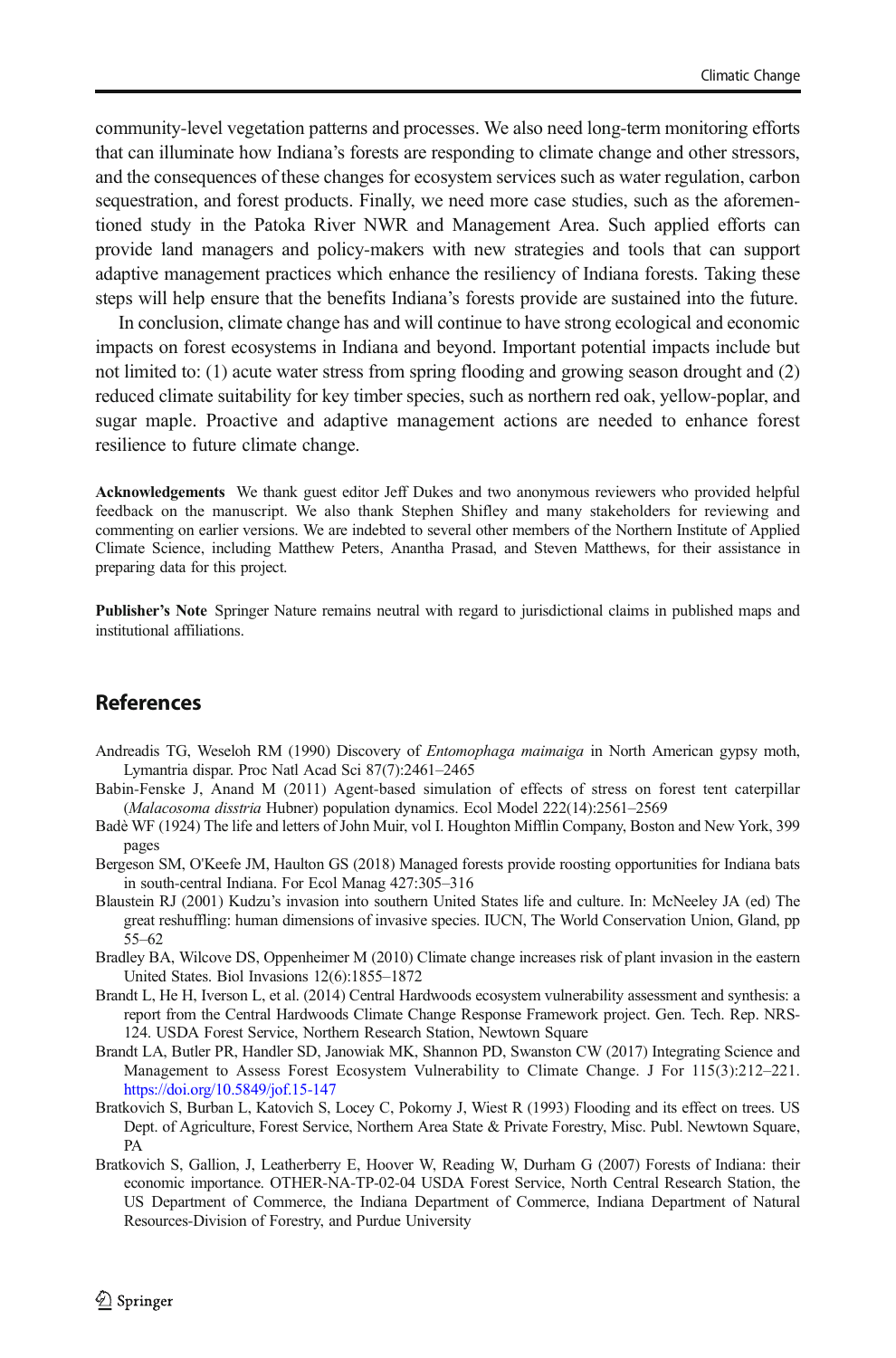- <span id="page-12-0"></span>Brzostek ER, Dragoni D, Schmid HP, Rahman AF, Sims D, Wayson CA, Johnson DJ, Phillips RP (2014) Chronic water stress reduces tree growth and the carbon sink of deciduous hardwood forests. Glob Chang Biol 20:2531–2539
- Butler AW (1896) Indiana: a century of changes in the aspects of nature. Proc Indiana Acad Sci 5:31–42
- Byers DL, Quinn JA (1998) Demographic variation in Alliaria petiolata (Brassicaceae) in four contrasting habitats. J Torrey Bot Soc 125(2):138-149
- Caignard T, Kremer A, Firmat C, Nicolas M, Venner S, Delzon S (2017) Increasing spring temperatures favor oak seed production in temperate areas. Sci Rep 7:8555
- Carter TC, Feldhamer GA (2005) Roost tree use by maternity colonies of Indiana bats and northern longeared bats in southern Illinois. For Ecol Manag 219:259–268
- D'Orangeville, L., Maxwell, J., Kneeshaw, D., Pederson, N., Duchesne, L., Logan, T., Houle, D., Arseneault, D., Beier, C.M., Bishop, D.A., ,Druckenbrod, D., Fraver, S., Girard, F., Halman, J., Hansen, C., Hart, J.L., Hartmann, H., Kaye M., Leblanc, D., Manzoni, S., Rayback, S., Rollinson, C., R.P. Phillips (2018) Local climate and drought timing determine the sensitivity of eastern temperate forests to drought. Glob Chang Biol 24: 2339-2351
- DiTomaso JM (2000) Invasive weeds in rangelands: species, impacts, and management. Weed Sci 48:255–265
- Dukes JS, Pontius J, Orwig D, Garnas JR, Rodgers VL, Brazee N, Cooke B, Theoharides KA, Stange EE, Harrington R, Ehrenfeld J, Gurevitch J, Lerdau M, Stinson K, Wick R, Ayres M (2009) Responses of insect pests, pathogens, and invasive plant species to climate change in the forests of northeastern North America: What can we predict? Can J For Res 39:231–248
- Dunn PO, Winkler DW (1999) Climate change has affected the breeding date of tree swallows throughout North America. Proc R Soc Lond Biol 266:2487–2490
- Evans TP, Kelley H (2008) Assessing the transition from deforestation to forest regrowth with an agent based model of land cover change for South-Central Indiana (USA). Geoforum 39:819–832
- Fei S, Steiner KC (2007) Evidence for increasing red maple abundance in the eastern United States. For Sci 53: 473–477
- Fei S, Kong N, Steiner KC, Moser WK, Steiner EB (2011) Change in oak abundance in the eastern United States from 1980 to 2008. For Ecol Manag 262:1370–1377
- Fei S, Desprez JM, Potter KM, Jo I, Knott JA, Oswalt CM (2017) Divergence of species response to climate change. Sci Adv 3(5):e1603055
- Francl LJ (2001) The disease triangle: a plant pathological paradigm revisited. Plant Health Instructor. [https://doi.](https://doi.org/10.1094/PHI-T-2001-0517-01) [org/10.1094/PHI-T-2001-0517-01](https://doi.org/10.1094/PHI-T-2001-0517-01)
- Gibson DJ, Spyreas G, Benedict J (2002) Life history of Microstegium vimineum (Poaceae), an invasive grass in southern Illinois. J Torrey Bot Soc 129:207–219
- Gormanson DD, Kurtz CM (2017) Forests of Indiana (2016) Resource update FS-127. USDA Forest Service Northern Research Station, Newtown Square. <https://doi.org/10.2737/FS-RU-127>
- Hamlet A, Byun K, Robeson S, Widhalm M, Baldwin M (2018) Impacts of Climate Change on the State of Indiana: Future Projections Based on CMIP5. Clim Chang. [note, this publication is part of the same special issue]
- Harrington TC, McNew D, Yun HY (2012) Bur oak blight, a new disease on Quercus macrocarpa caused by Tubakia iowensis sp. nov. Mycologia 104:79–92
- Hicke JA, Allen CD, Desai AR et al. (2011) Effects of biotic disturbances on forest carbon cycling in the United States and Canada. Glob Chang Biol 18(1):7–34
- Iannone BV, Oswalt CM, Liebhold AM, et al. (2015) Region-specific patterns and drivers of macroscale forest plant invasions. Divers Distrib 21:1181–1192
- Indiana Department of Natural Resources (INDNR) (2005) Indiana logging and forestry best management practices. 2005 BMP field guide. <https://www.in.gov/dnr/forestry/2871.htm>
- Indiana Geological Survey (2001) 2001 Land Cover in Indiana, Derived from the National Land Cover Database (NLCD) (United States Geological Survey, 30-Meter Grid), digital representation by Chris Dintaman, 2007
- Iverson LR, Prasad AM, Matthews SN, Peters M (2008) Estimating potential habitat for 134 eastern US tree species under six climate scenarios. For Ecol Manag 254:390–406
- Iverson LR, Thompson FR, Matthews S, Peters M, Prasad A, Dijak WD, Fraser J, Wang WJ, Hanberry B, He H, Janowiak M (2017) Multi-model comparison on the effects of climate change on tree species in the eastern US: results from an enhanced niche model and process-based ecosystem and landscape models. Landsc Ecol 32(7):1327–1346
- Janowiak MK, Swanston CW, Nagel LM, et al. (2014) A practical approach for translating climate change adaptation principles into forest management actions. J For 112(5):424–433
- Jarnevich C, Stohlgren T (2009) Near term climate projections for invasive species distributions. Biol Invasions 11(6):1373–1379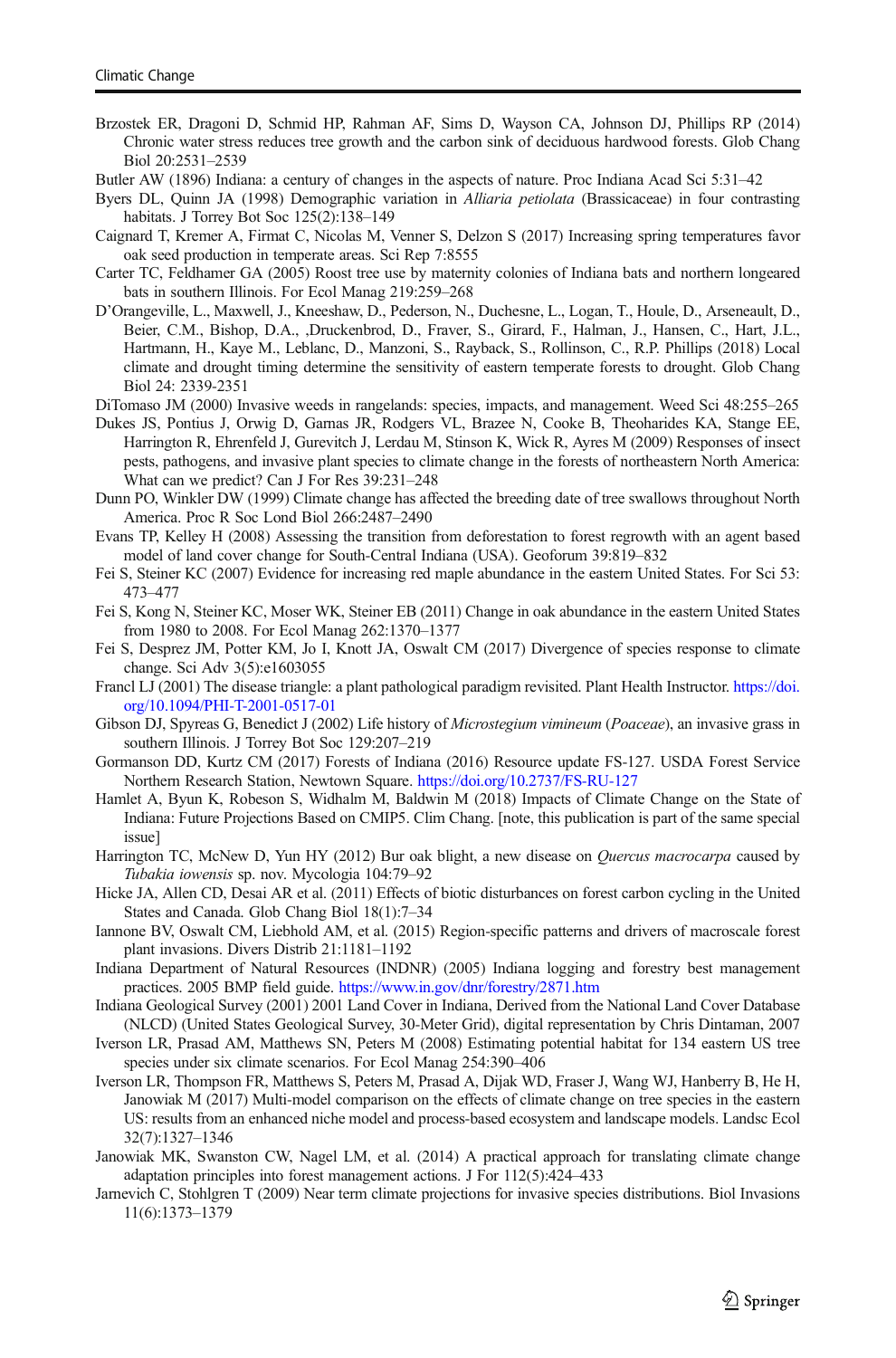- <span id="page-13-0"></span>Lesk C, Coffe E, D'Amato AW, Dodds K, Horton R (2017) Threats to North American forests from southern pine beetle with warming winters. Nat Clim Chang 7(10):713
- Lindsey AA, Crankshaw WB, Qadir SA (1965) Soil Relations and Distribution Map of the Vegetation of Presettlement Indiana. Bot Gaz 126(3):155–163
- Logan JA, Régnière J, Gray DR, Munson AS (2007) Risk assessment in the face of a changing environment: gypsy moth and climate change in Utah. Ecol Appl 17(1):101–117
- Maher SP, Kramer AM, Pulliam JT, et al. (2012) Spread of white-nose syndrome on a network regulated by geography and climate. Nat Commun 3:1306
- Matthews S, Iverson L (2017) Managing for delicious ecosystem service under climate change: can United States sugar maple (Acer saccharum) syrup production be maintained in a warming climate? Int J Biodivers Sci Eco Serv Manag 13(2):40–52
- Mech AM, Tobin PC, Teskey RO, Rhea JR, Gandhi KJ (2018) Increases in summer temperatures decrease the survival of an invasive forest insect. Biol Invasions 20:365–374
- Moran EF, Ostrom E (2005) Seeing the forest and the trees: human-environment interactions in forest ecosystems. MIT Press, Cambridge
- Nagel LM, Palik BJ, Battaglia MA, et al. (2017) Adaptive Silviculture for climate change: a national experiment in manager-scientist partnerships to apply an adaptation framework. J For 115(3):167–178
- National Atmospheric Deposition Program (NRSP-3) (2018) NADP Program Office, Wisconsin State Laboratory of Hygiene, Madison. Available at [http://www.natureserve.org/explorer.](http://www.natureserve.org/explorer) Accessed 11 Feb 2013
- Nearing MA (2001) Potential changes in rainfall erosivity in the U.S. with climate change during the 21st century. J Soil Water Conserv 56(3):229–232
- Nearing MA, Pruski FF, O'Neal MR (2004) Expected climate change impacts on soil erosion rates: a review. J Soil Water Conserv 59(1):43–50
- Nicholls S (2012) Outdoor recreation and tourism. In: Winkler J, Andresen J, Hatfield J, Bidwell D, Brown D (eds) US National Climate Assessment Midwest technical input report. Available at [http://glisa.msu.](http://glisa.msu.edu/docs/NCA/MTIT_RecTourism.pdf) [edu/docs/NCA/MTIT\\_RecTourism.pdf.](http://glisa.msu.edu/docs/NCA/MTIT_RecTourism.pdf) Accessed 15 May 2013
- Nowacki GJ, Abrams MD (2008) The demise of fire and "mesophication" of forests in the eastern United States. BioSci 58(2):123–138
- Oliver TH, Morecroft MD (2014) Interactions between climate change and land use change on biodiversity: attribution problems, risks and opportunities. Clim Chang 5:317–335
- Ostfeld RS, Canham CD, Oggenfuss K, Winchcombe RJ, Keesing F (2006) Climate, deer, rodents, and acorns as determinants of variation in Lyme-disease risk. PLoS Biol 4(6):0040145
- Oswalt CM, Fei S, Guo Q, et al. (2015) A subcontinental view of forest plant invasions. NeoBiota 24:49–54
- Park J-H, Juzwik J, Cavender-Bares J (2013) Multiple Ceratocystis smalleyi infections associated with reduced stem water transport in bitternut hickory. Phytopathology 103(6):565–574
- Parker GR (1997) The wave of settlement. In: Jackson MT (ed) The natural heritage of Indiana. Indiana University Press, Bloomington, pp 369–382
- Parker GR, Ruffner CM (2004) Current and historical forest conditions and disturbance regimes in the Hoosier– Shawnee ecological assessment area. In: Thompson, FR III (ed) The Hoosier–Shawnee ecological assessment. Gen. Tech. Rep. NC-244. USDA Forest Service, North Central Research Station, St. Paul, p 23–58
- Pearson RG, Stanton JC, Schoemaker KT, (2014) Life history and spatial traits predict extinction risk due to climate change. Nat Clim Chang 4:217–221
- Phillips RP, Midgley MG, Brzostek E (2013) The mycorrhizal-associated nutrient economy: A new framework for predicting carbon-nutrient couplings in forests. New Phytol 199:41–51
- Prasad AM, Iverson LR, Peters MP, Matthews SN (2014) Climate change tree atlas. Northern Research Station, US Forest Service, Delaware. <http://www.nrs.fs.fed.us/atlas>
- Ridgway R (1972) Notes on the vegetation of the Lower Wabash Valley. Am Nat 6:724–732
- Simberloff D (2000) Global climate change and introduced species in United States forests. Sci Total Environ 262:253–261
- Skinner CB, DeGaetano AT, Chabot BF (2010) Implications of twenty-first century climate change on northeastern United States maple syrup production: impacts and adaptations. Clim Chang 100(3-4):685–702
- Soula S (2009) Lightning and precipitation. In: Betz HD, Schumann U, Laroche P (eds) Lightning: principles, instruments and applications. Springer, Dordrecht
- Swanston CW, Janowiak MK, Brandt LA, et al. (2016) Forest adaptation resources: climate change tools and approaches for land managers, 2nd ed. NRS-GTR-87-2. USDA Forest Service, Northern Research Station, Newtown Square. <https://doi.org/10.2737/NRS-GTR-87-2>
- Thomson AM, Calvin KV, Smith SJ, Kyle GP, Volke A, Patel P, Delgado-Arias S, Bond-Lamberty B, Wise MA, Clarke LE (2011) RCP4. 5: a pathway for stabilization of radiative forcing by 2100. Clim Chang 109:77
- Ungerer MJ, Ayres MP, Lombardero M (1999) Climate and the northern distribution limits of Dendroctonus frontalis Zimmermann (Coleoptera: Scolytidae). J Biogeogr 2:1133–1145